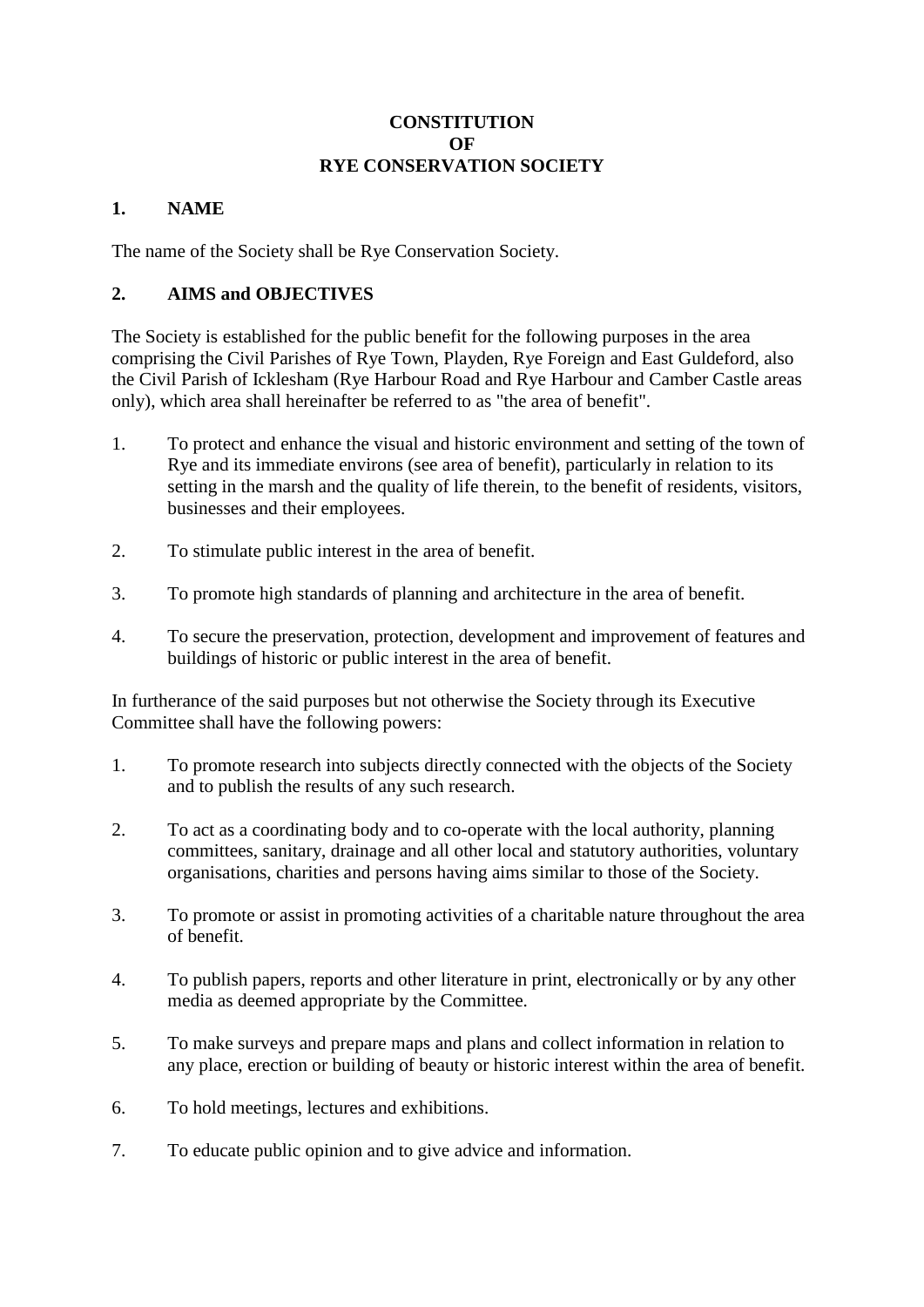- 8. To raise funds and to invite and receive contributions from any person or persons whatsoever by way of subscription, donation or otherwise; provided that the Society shall not undertake any permanent trading activities in raising funds for its primary purposes.
- 9. To take and accept any gifts or property, whether subject to any special trusts or not.
- 10. To sell, let, mortgage, dispose of or turn to account all or any of the property or funds of the Society as shall be necessary.
- 11. To borrow or raise money for the purposes of the Society on such terms and on such security as the Executive Committee shall think fit, but so that the liability of individual members of the Society shall in no case extend beyond the amount of their respective annual subscriptions.
- 12. To recommend to the appropriate body the listing of any building of special architectural/historic interest.
- 13. To subscribe to any body or organisation that, in the opinion of the Committee, furthers the causes which coincide with the Society's objectives.
- 14. To do all such other things as are necessary for the attainment of the said purposes.

#### **3. MEMBERSHIP**

Membership shall be open to all who are interested in furthering the purposes of the Society. No member shall have power to vote at any meeting of the Society if his subscription is in arrears at the time. Corporate members shall be such societies, associations, educational institutions or businesses as are interested in furthering the purposes of the Society. A corporate member shall appoint a representative to vote on its behalf at all meetings but, before such representative exercises his or her right to vote, the corporate member shall give particulars in writing to the Honorary Secretary of such representation. The subscriptions of a member joining the Society in the three months preceding 31 December in any year shall be regarded as covering membership for the Society's year commencing on 1 January following the date of joining the Society.

#### **4. SUBSCRIPTIONS**

The subscriptions shall be:

|                                                               | Annual | Life    |
|---------------------------------------------------------------|--------|---------|
| Individual members                                            | £6.00  | £75.00  |
| Joint subscription for two members living at the same address | £10.00 | £100.00 |
| Corporate members                                             | £15.00 | n/a     |

or other such reasonable sum as the Executive Committee shall determine from time to time, and it shall be payable on or before 1 January each year. Membership shall lapse if the subscription is unpaid six months after it is due.

(Rates as agreed at the 33rd AGM held on 24 April 2005).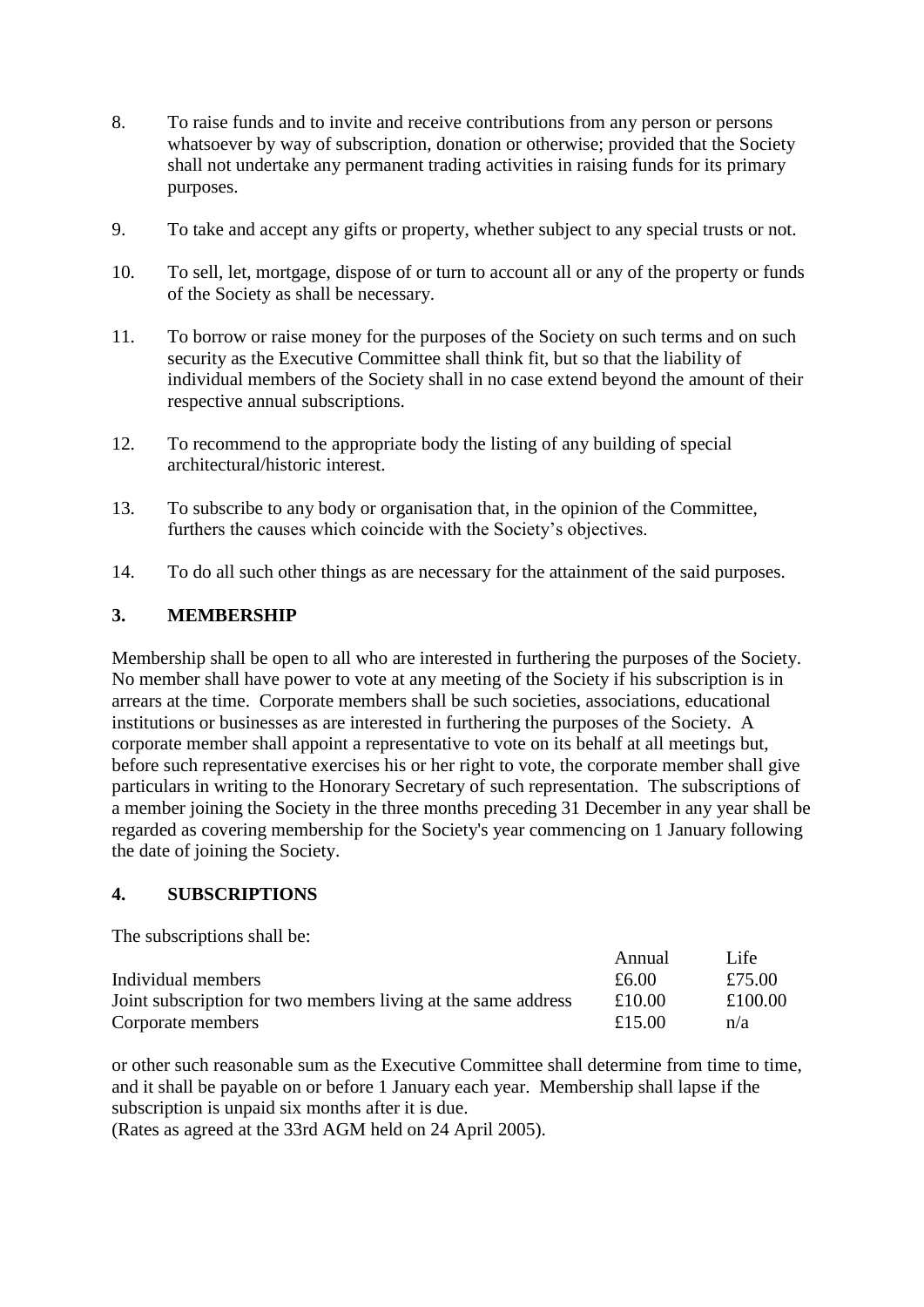### **5. MEETINGS**

The Annual General Meeting shall be held in or about April of each year to receive the Executive Committee's Report and audited accounts and to elect Officers and Members of the Committee. The Committee shall decide when ordinary meetings of the Society shall be held and shall give **21 days' notice** of such meetings to all members. Special General Meetings of the Society shall be held at the written request of members representing not less than 10 per cent of the existing membership of the Society and whose subscriptions are fully paid up. Twenty members personally present shall constitute a quorum for a Meeting of the Society.

# **6. OFFICERS**

The Officers of the Society shall consist of

Chairman Vice Chairman Honorary Secretary Honorary Treasurer Membership Secretary Chairman of the Planning Committee Planning Liaison

all of whom shall relinquish their office every year and shall be eligible to be re-elected at the Annual General Meeting. A President and Vice Presidents may also be elected at a General Meeting of the Society. The Executive Committee shall have the power to fill casual vacancies occurring among officers of the Society

In addition to the above officers there is provision for four other non officio committee members.

### **7. ELECTIONS OF OFFICERS AND COMMITTEE MEMBERS**

Nominations for the election of officers shall be made in writing to the Secretary at least 14 days before the Annual General Meeting. Such nominations to be supported by a proposer and seconder who must be paid up members of the Society and the consent of the proposed nominee must first have been obtained. The nominee may produce a written manifesto at the time of nomination which will be circulated to members by the Society.

If there is more than one nominee for an officer post, an election will be held at the AGM, and if there is a contest for Chairman then this will take precedence. During any election for Chairman, the President or other agreed member shall chair the meeting. There will be provision for candidates to address the meeting and for questions to the candidates. The form of any election will be by secret ballot with printed voting slips on a "first past the post basis".

The elections of Officers shall be completed prior to the election of further Committee members. Nominees for election as Officers or Committee members shall declare at the Annual General Meeting at which their election is to be considered any financial or professional interest known or likely to be of concern to the Society.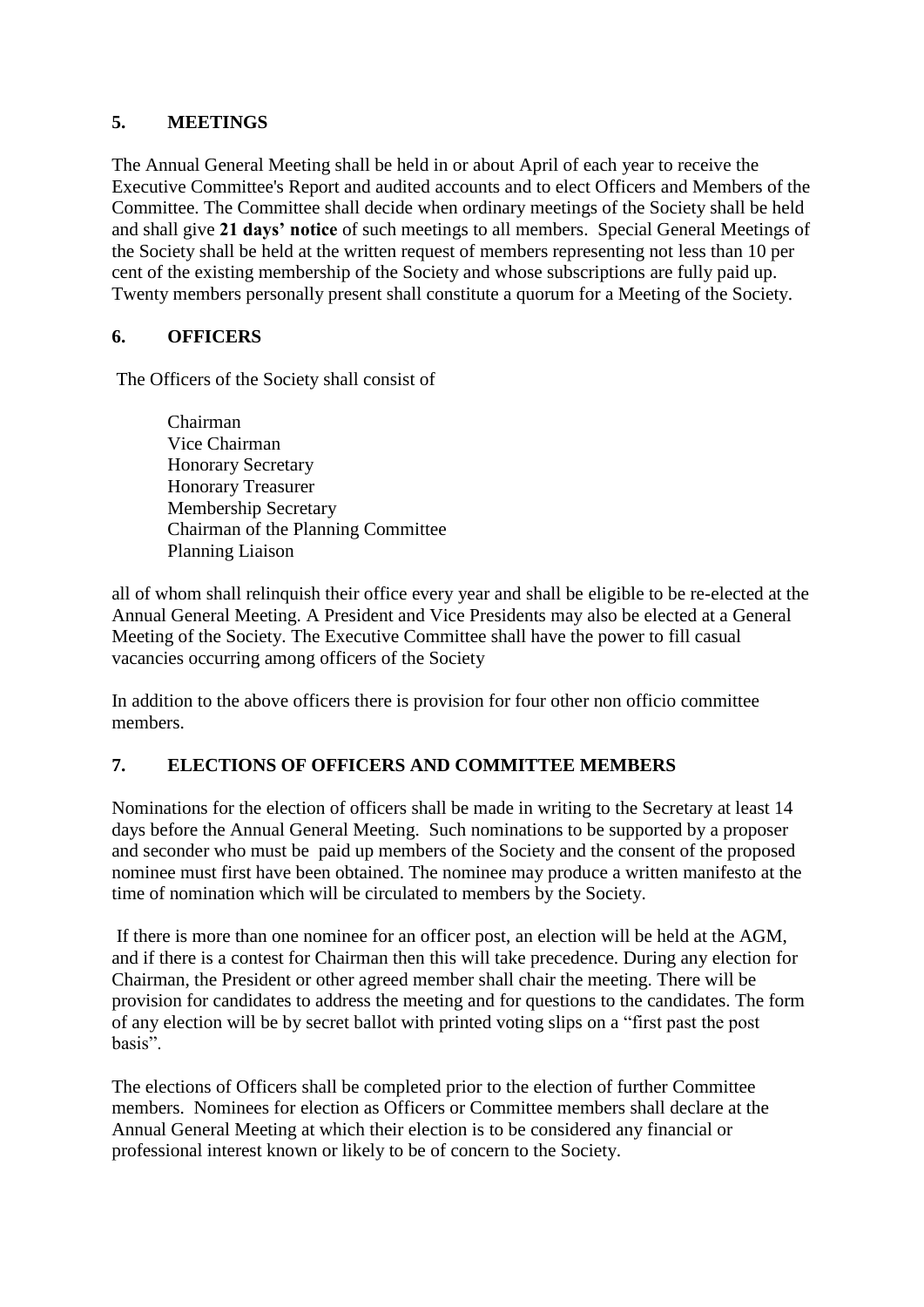Following election of officers, if there are more than four nominees, an election for committee members shall be held by secret ballot (first past the post) at the AGM.

In order to be eligible to vote and participate, members should be paid up at the time of the calling of the AGM, and thus are not eligible to participate if joining within 21 days of the AGM. However existing members may pay overdue subscriptions at the door and participate at the AGM, provided such subscriptions are no more than six months overdue."

# **8. THE EXECUTIVE COMMITTEE**

The Executive Committee shall be responsible for the management and administration of the Society. The Executive Committee shall consist of the Officers detailed in section 6 and not more than four other members. The Committee shall have power to co-opt further members (who shall attend in an advisory and non-voting capacity).

The President and Vice Presidents may attend any meeting of the Executive Committee but shall not vote at any such meeting. In the event of an equal number of votes being cast, the Chairman shall have a second or casting vote. The Executive Committee shall meet not less than six times a year at intervals of not more than two months and the Honorary Secretary shall give all members not less than seven (7) days' notice of each meeting. The quorum shall, as near as may be, comprise one third of the members of the Executive Committee.

The Executive Committee may, by majority decision, expel with immediate effect until the next AGM any committee member whose actions, in the view of the Committee, are prejudicial to the best interests of the Society or who shall have, without the prior written consent of the Committee, disclosed confidential information to any third party.

# **9. COMMITTEES**

The Executive Committee may constitute such committees from time to time as shall be considered necessary for such purposes as shall be thought fit. The Chairman and Secretary of each committee shall be appointed by the Executive Committee and all actions and proceedings of each committee shall be reported to and be confirmed by the Executive Committee as soon as possible. Members of the Executive Committee may be members of any committee and membership of a committee shall be no bar to appointment to membership of the Executive Committee. Committees shall be subordinate to the Executive Committee and may be regulated or dissolved by the Executive Committee.

# **9. DECLARATION OF INTEREST**

It shall be the duty of every Officer or member of the Executive Committee or other committee who is in any way directly or indirectly interested financially or professionally in any item discussed at any Committee meeting at which he or she is present to declare such interest and he/she shall not discuss such item (except by invitation of the Chairman) or vote thereon.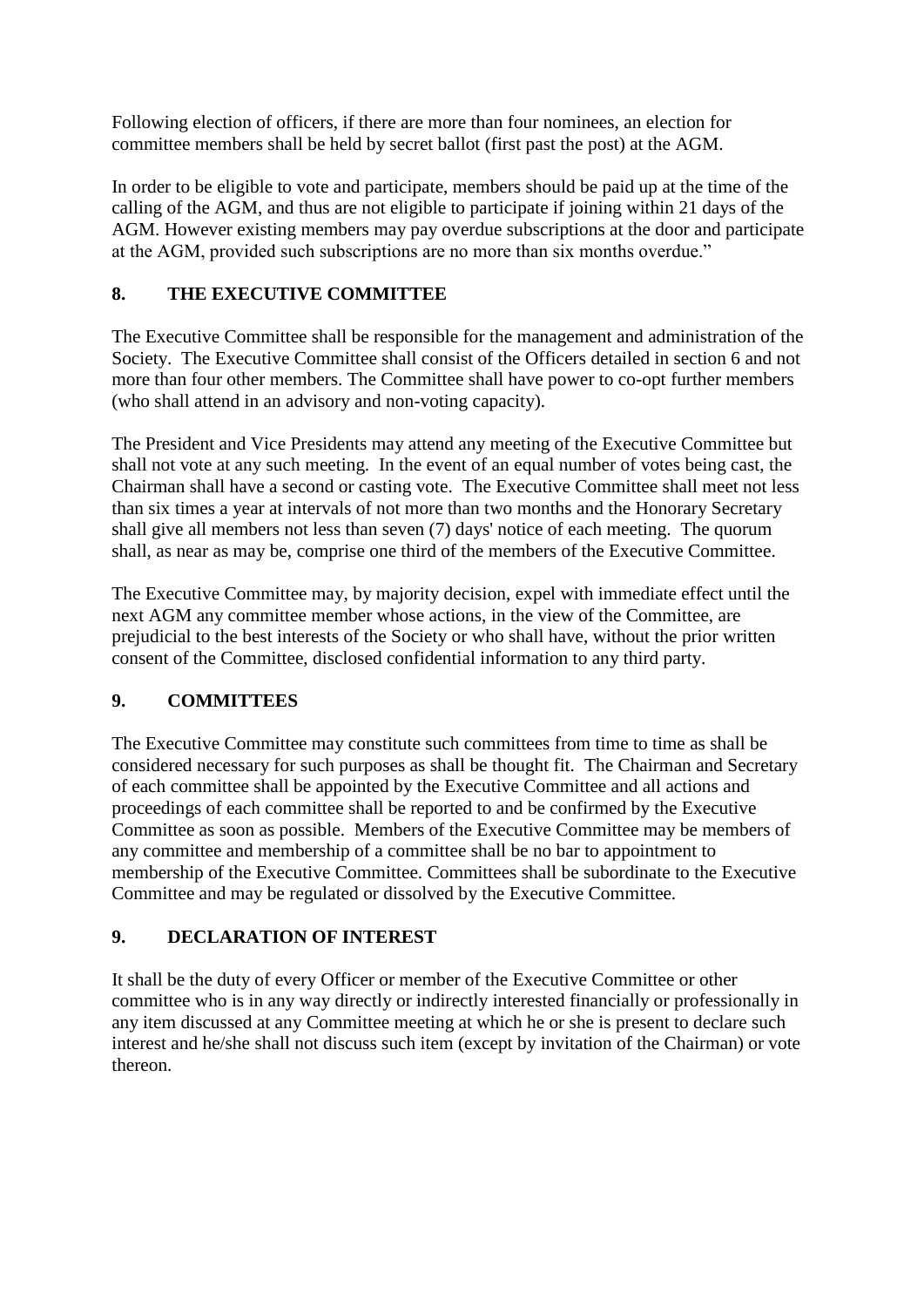### **10. EXPENSES OF ADMINISTRATION AND APPLICATION OF FUNDS**

The Executive Committee shall, out of the funds of the Society, pay all proper expenses of administration and management of the Society. After the payment of the administration and management expenses and the setting aside to reserve of such sums as may be deemed expedient, the remaining funds of the Society shall be applied by the Executive Committee in furtherance of the purposes of the Society.

### **11. INVESTMENT**

All monies at any time belonging to the Society and not required for immediate application for its purposes shall be invested by the Executive Committee in or upon such investment, securities or property as it may think fit, subject nevertheless to such authority, approval or consent whether by the Charity Commissioner or the Secretary of State for Education and Science as may for the time being be required by law or by the special trusts affecting any property in the hands of the Executive Committee.

# **12. TRUSTEES**

Any freehold and leasehold property acquired by the Society shall, and if the Executive Committee so directs, any other property belonging to the Society may be vested in trustees who shall deal with such property as the Executive Committee may from time to time direct. Any trustees shall be at least three in number or a trust corporation.

The power of appointment of new trustees shall be vested in the Executive Committee. A trustee need not be a member of the Society but no person whose membership lapses by virtue of paragraph 3 hereof shall thereafter be qualified to act as a trustee unless and until reappointed as such by the Executive Committee. The Honorary Secretary shall from time to time notify the trustees in writing of any amendment hereto and the trustees shall not be bound by any such amendments in their duties as trustees unless such notice has been given. The Society shall be bound to indemnify the trustees in their duties (including the proper charge of a trustee being a trust corporation) and liability under such indemnity shall be a proper administrative expense.

### **13. AMENDMENTS**

This Constitution may be amended by a two-thirds majority of members present and voting at an Annual General Meeting of the Society, provided that 14 days' notice of the proposed amendment has been given to all members, and provided that nothing herein-contained shall authorise any amendment the effect of which would be to cause the Society at any time to cease to be a charity in law.

### **14. NOTICES**

Any notice required to be given by these Rules shall be deemed to be duly given if left at or sent by prepaid post addressed to the address of that member last notified to the Secretary.